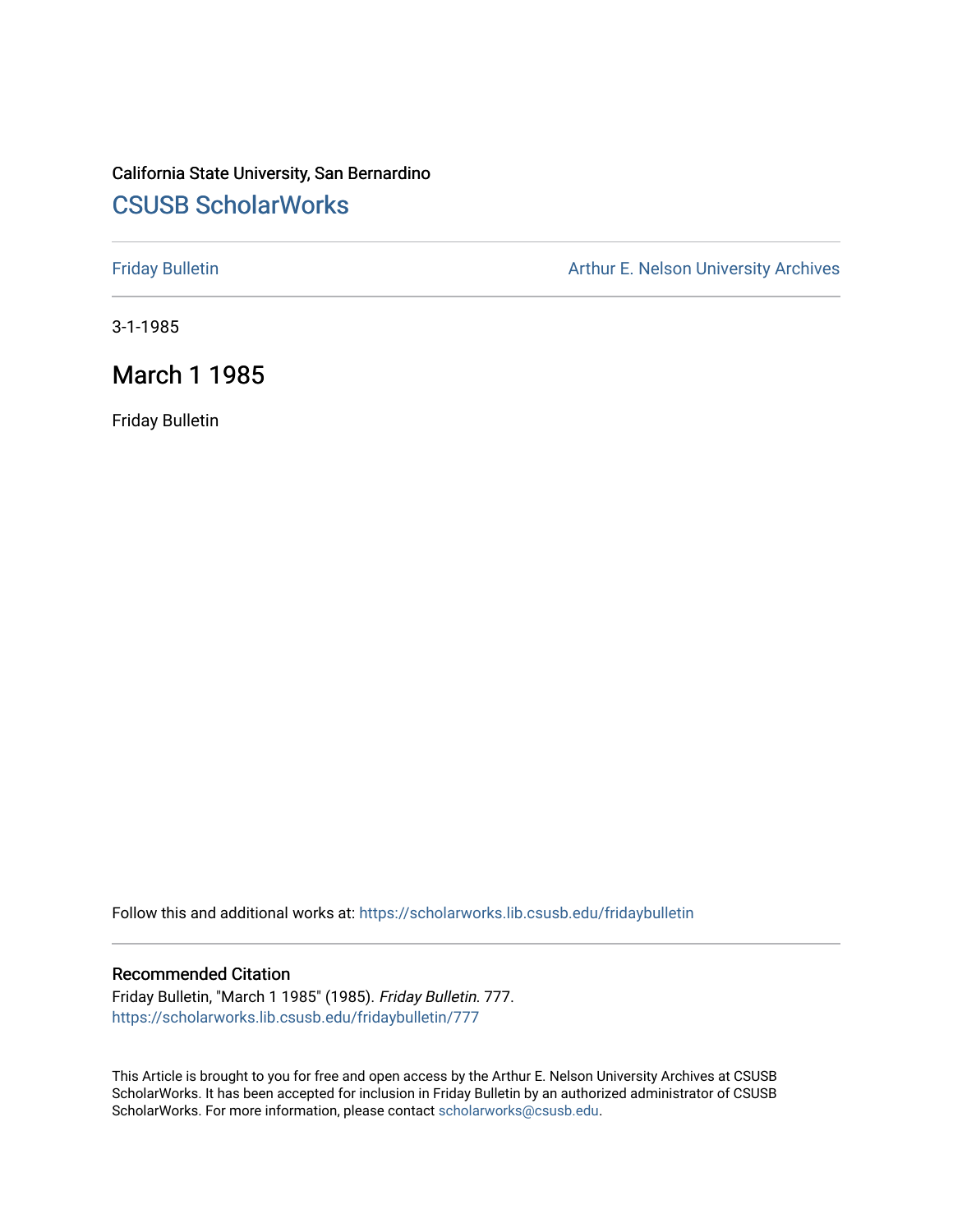THE BULLETIN<sup>" San Bernardino</sup>

**California State University, San Bernardino** *MARCH* **1, 1985** 

#### <u>Lighta Ka</u>

RECEIVED

**Cal State To Host Theatre Festival** 

Educators and theatre professionals from throughout the state plus more than 3000 youngsters are expected for the 11th annual Theatre Festival for Young Audiences on campus April 12-14.

More than 20 performing groups, most professional, will entertain the youngsters and adults. Several favorites from the Family Performance Series of two years ago will be here. They include Judi Garrett, the Imagination Players and the Firebird Theatre. Campus organizations are invited to sponsor booths with food, games or activities for the visitors, said Dr. Ronald Barnes, Dr. Amanda Sue Rudisill and Robert Howell (Theatre Arts). A variety of strolling musicians, dancers and performers will add to the color and festivity of the event, sponsored by the Southern California Educational Theatre Assn. and the San Bernardino and Riverside County Schools Offices.

Reservations already have been received for 1400 children from third through sixth grades in the San Bernardino County Schools for the April 14 performances. Special efforts are being made to bring handicapped children to the festival that day.

Tickets for the Saturday and Sunday performances, April 13-14, will go on sale March 18. Families are invited to bring their children for the weekend events. All performances are included in the one fee which is \$2 for children, \$3 for adults and \$7.50 for a family. Scholarships are available.

**Extension Bulletins** Free copies of the Extended Education Bulletin for spring Now Available quarter are now available in the Extended Education Of-<br> $\frac{1}{2}$ <br> $\frac{1}{2}$ <br> $\frac{1}{2}$ <br> $\frac{1}{2}$ <br> $\frac{1}{2}$ fice, PL 500 and the Public Affairs Office, AD 117.

More than 100 extension courses and programs will be offered during weekend and evening hours on campus and in surrounding communities. Courses offered include credit, noncredit and continuing education courses, special institutes, weekend workshops, conferences and contract programs.

For the adventurous, the physical education courses feature a Beginning Downhill Skiing class that includes one day in the classroom and six hours on the slopes. A three-day trip to the lower Grand Canyon will highlight the River Canoeing course. Designed for the beginner as well as the advanced canoeist, emphasis is on basic canoeing, strokes, paddling techniques and weight distribution.

For the health-oriented, Self-Hypnosis for Change will teach students to alter problem behavior through self-hypnosis. The course teaches the techniques of autosuggestion, and self-hypnosis which can be applied to areas such as smoking cessation, weight control, insomnia, study habits and self-confidence.

For teachers who must contend with physical and emotional job stress and burnout, "The Turning Point" will discuss handling burnout and stress, creating holistic teaching/learning environment and taking charge of your emotions. Other courses will include computers, financial planning, business, mathematics, personal development, paralegal studies, real estate, Spanish and test preparation as well as programs for younger students.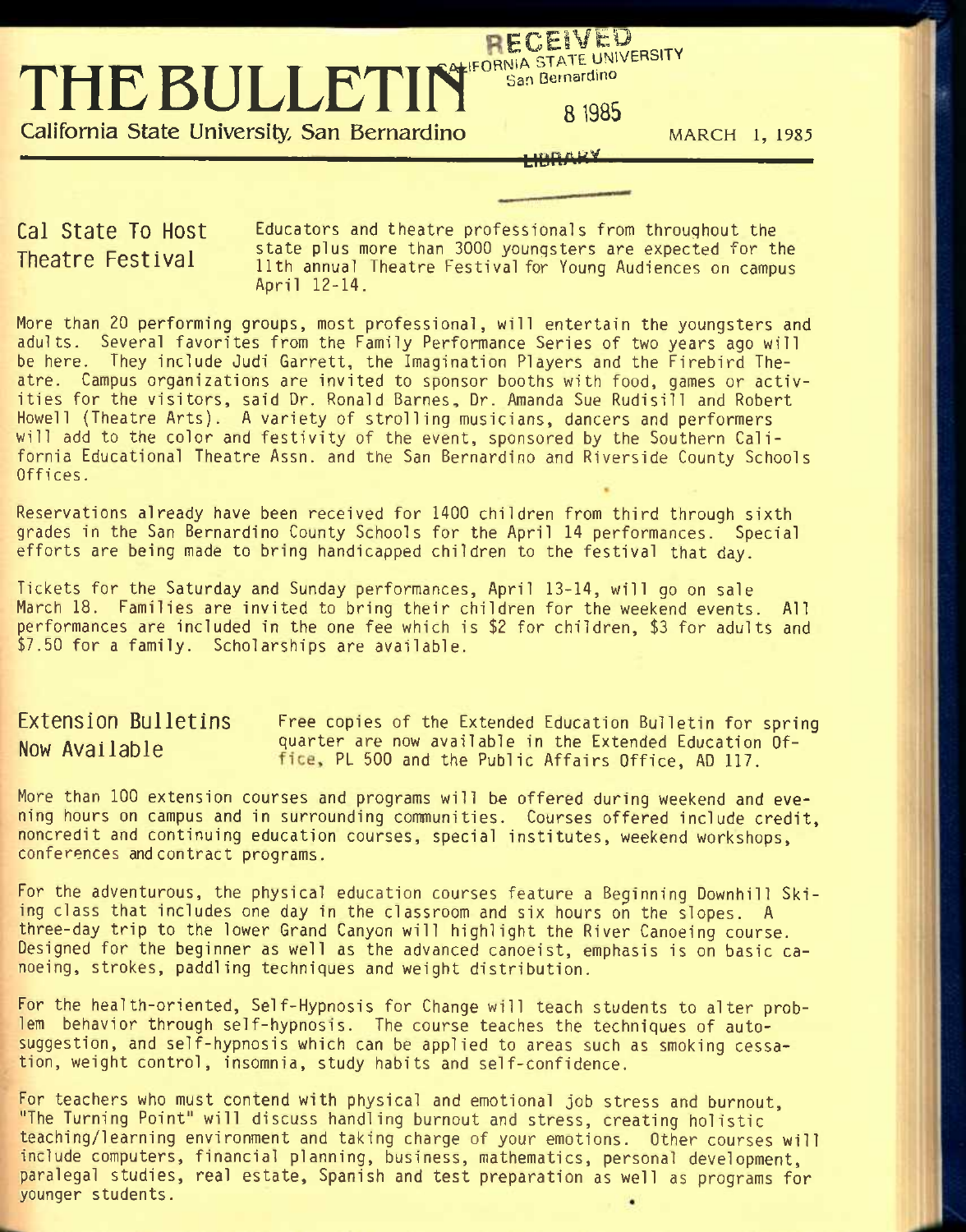**Spring Fee Waiver** The deadline to submit application forms for the fee waiver principle in the community of the program is Monday, March 18 for all employees. For infor-<br>Deadline March 18 and the constantion forms control Caples Margues in the mation or application forms, contact Carlos Marquez in the Personnel Office.

**CPR Training Offered A** CPR training course, available to all campus employees, will be held Saturday, March 9 from 9 a.m. to 4 **To Campus Community** best, while the commons.

Taught by Quentin Moses (Campus Police), the course will utilize the "module" approach to teaching CPR. This approach emphasizes more hands-on experience than class lecture time, said Moses. A San Bernardino Red Cross CPR instructor, Moses teaches at law enforcement academies and is trained in first aid.

Sign-ups will be held in the Student Union through Friday, March 8. A \$4.30 fee includes class materials and a CPR certification card awarded upon completion of the course.

**UCI Professor To** Aspiring actors and actresses can learn to prepare Discuss Acting March 6 themselves to work professionally in the field of acting by attending an afternoon lecture Wednesday, March 6 in the Creative Arts Theatre.

Dr. Robert Cohen, professor and chair of drama at the University of California at Irvine, will discuss "Acting Professionally" from 4 to 5 p.m. An informal reception will follow.

According to Bob Howell (Theatre), anyone with a desire to act professionally will find the lecture informative. Further information may be obtained by calling the Theatre Arts Department, Ext. 7452.

**Science Lecture To Be Held Today**  Dr. Anderson J. Ward, academic vice president and provost. West Chester University, PA, will speak on "New Trends in the Law and Funding Resources Affecting the Health and Biological Sciences" from 3 to 4:30 p.m. this afternoon in BI 101.

Dr. Ward received a B.S. in biology in 1963 from Old Dominion University; an M.S. in 1967 and a Ph.D. in 1970 in medical microbiology from the University of Arkansas for Medical Sciences; and a J.D. in 1980 from the University of Arkansas, School of Law.

Further information may be obtained by calling the School of Natural Sciences, Ext. 7344.

*The California State University, San Bernardino BULLETIN is published by the Public Affairs Office, AD 117, Ext. 7558. Items for publicaticn should be received in writing by noon Tuesday.* 

*Edna Steiiman, Director of Public Affairs.* 

*Editor . . Pia Mangini Smith Calendar Items Vol me 20 Printed in the Duplicating C&nter Ruth Moran No. 23*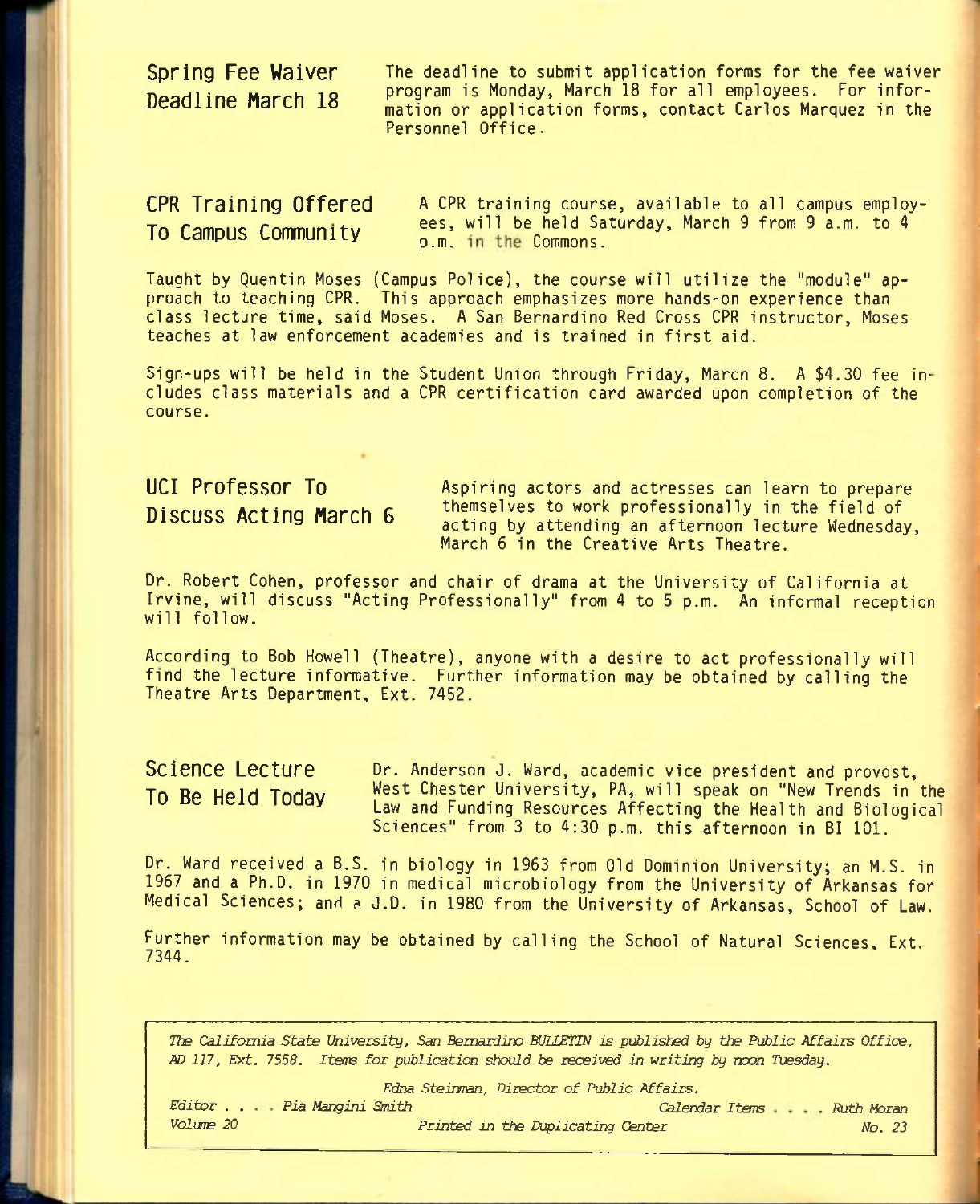**State Department Speaker Dr. Robert Bruce, director of the Bureau of African** Joins Apartheid Panel Affairs for the U.S. State Department, has been<br>added to the pregnant for "Perspectives on South added to the program for "Perspectives on South Africa," to be held on campus Saturday, March 9 un-

der the sponsorship of the International Club.

A UC Berkeley graduate. Dr. Bruce has been a foreign service officer since 1959 and has served in Nigeria and Ghana. He also completed two years of graduate study in African affairs at UCLA.

The other speakers on the 10 a.m. panel are Clifford Cenge, from the African National Congress, and Ron Wilkins, Patrice Lumumba Coalition. A film, "Last Grave at Dimboza," will be shown at 9 a.m. in the SUMP.

The luncheon meeting has been cancelled and the fees revised to \$2 for nonstudents and no charge for students. A packet of materials will be available at a modest fee.

Dr. McFatter To Perform Dr. Larry McFatter (Music) will perform a variety Piano Recital Thursday of compositions by Franz Schubert, Claude Debussy, Franz Liszt and Maurice Ravel Thursday, March 7 in the Recital Hall.

The program will feature "Sonatine" by Ravel which will include "Modere," "Mouvement de Menuet" and "Anime." The free concert will be held at noon.

**Gay And Lesbian Union To Sponsor Workshop** 

A weekend workshop for gay and lesbian couples will be held in the Lower Commons from 9 a.m. to 6 p.m., Saturday, March 23 and from 9:30 a.m. to 3 p.m., Sunday, March 24.

"The Growing Couple" will be presented by Dr. Betty Berzon, a psychotherapist specializing in sexual identity issues and the dynamics of gay and lesbian relationships. Topics will include stages of couple development, defining problem areas, improving couple communication and negotiating for power and control.

A fee of \$50 per couple includes lunch both days. The registration deadline is March 15. The workshop is sponsored by the Gay and Lesbian Community Center of San Bernardino and Riverside counties and the Cal State Gay and Lesbian Union.

**Family Sought To Host Student** John Hatton (Counseling and Testing), chair of the San Bernardino-Tachikawa Sister City Program, is currently seeking families interested in hosting a Japanese high school student during the month of August. Further information may be obtained by calling Ext. 7437.

Assertiveness Training Learn to be assertive without being aggressive at an To Be Thursday, March 7 <sup>"Assertiveness Training" workshop Thursday, March 7<br>in the Learning Center. Sandy Hall and Bridget</sup> Tucker (Counseling and Testing) will conduct the

noon workshop. Further information can be obtained by calling Rosemary Binney, Ext. 7612.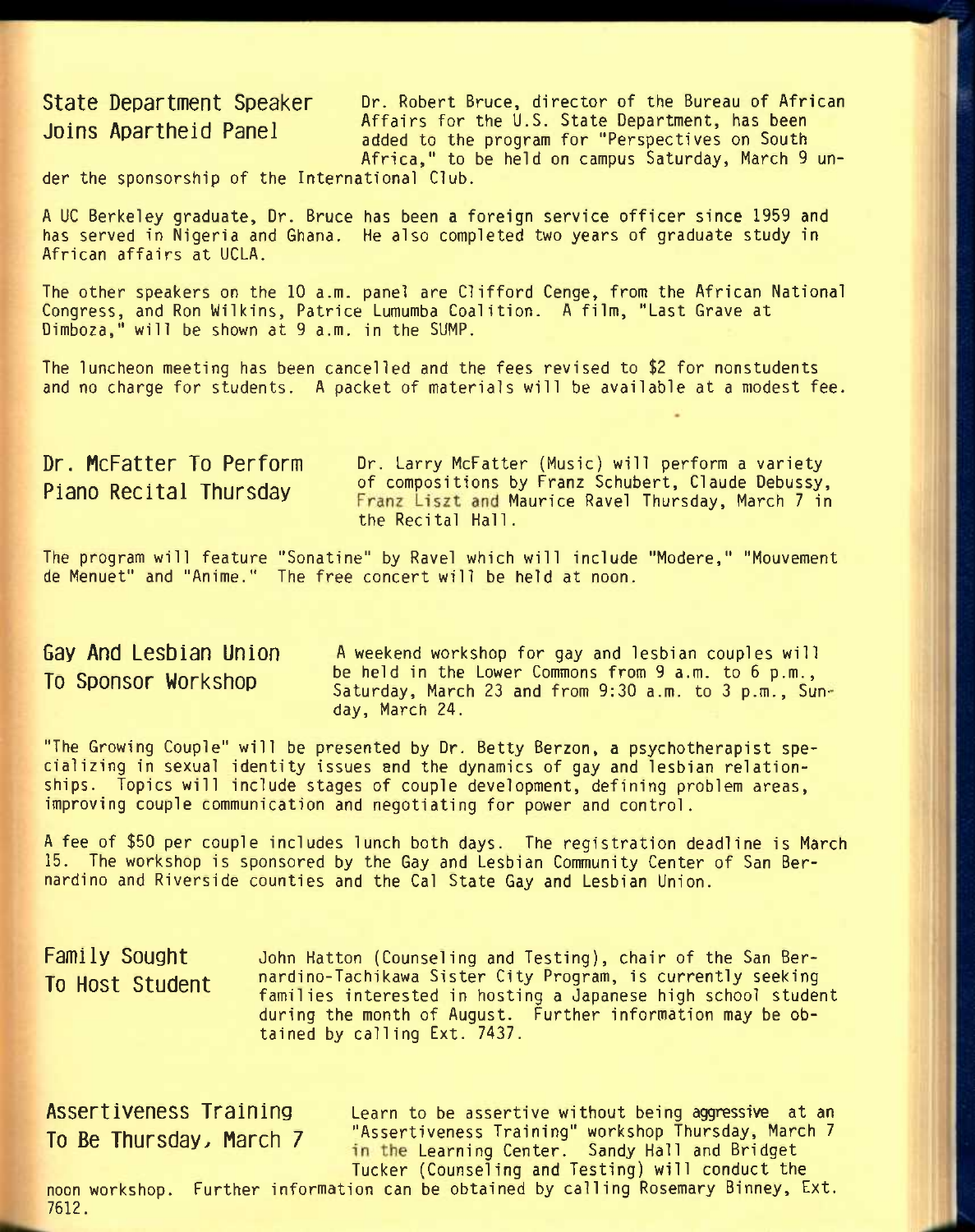**Professional** Dr. Ronald E. Barnes {Theatre Arts) spoke to a UCR Scandinavian Artivities Literature Study Group about "The Complexity of The Ghost Sonata"<br>Activities on Jan. 21.

Dr. Robert Blackey (History) has reviews of Reluctant Rebels: Comparative Studies of Revolution and Underdevelopment by John Walton and Great Revolutions Compared: The Search for a Theory by Jaroslav Krejci in the February issue of the American Historical Review.

Dr. Chris Freiling (Mathematics) recently had a paper "Banach Games" published in the Journal of Symbolic Logic.

Dr. Kathy O'Brien (Education) conducted a clinic on "The Teacher As Futurist: Strategies for Working with Preservice and Inservice Teachers" at the national convention of the Association of Teacher Educators in Las Vegas, Feb. 18.

Dr. Jennifer Randisi's (English) article, "Harold Pinter as Screenwriter," was published in Harold Pinter: You Never Heard Such Silence.

Dr. Arthur Saltzman (Marketing and Management) chaired a conference session on "Transportation for Elderly and Handicapped Persons" at the annual meeting of the Transportation Research Board in Washington, D.C., Jan. 13-17.

Dr. Gilbert Sanchez (Student Affirmative Action) spoke on "The Role and Functions of a Transition Program" at the EOPS Region IX meeting, Feb. 20 at Crafton Hills College.

**Commmunity** Dr. Ronald E. Barnes (Theatre Arts) helped present Kennedy Center **Service Alliance for Arts Education Awards on behalf of the California Alli**ance for Arts Education to nine legislators in Sacramento, Jan. 23.

Quentin Moses (Public Safety) taught CPR courses for the San Bernardino Red Cross, Feb. 12 and 14.

**Noteworthy** Dr. Amer El-Ahraf (Academic Resources) was recently appointed to the State's Sanitation Registration Certification Committe, (Environmental Health Professional Regulatory Board).

me biography of Milared Henry (Education) will be published in the fourth edition of Who's Who Among Black Americans, 1985.

Dr. Carolyn Neff (Music) was appointed to the Community College Articulation Committee at the Nov. 9 meeting of the California Commission on Teacher Education in San Jose.

Dr. Michael Persell (History) has received a \$750 grant from the Hagley Library in Wilmington, Del., to study letters in the Dupont family collection this summer.

Dr. Tom Rivera (Educational Support Services) was honored at the Feb. 15 Kiwanis Valentines Ball. He received awards for community service from Mayor W. R. Holcomb, the San Bernardino City Council and Kiwanis Division 36.

Jo Ann Von Wald (Registrar) has been appointed as interassociation representative to the American Association of Collegiate Registrars and Admissions Officers.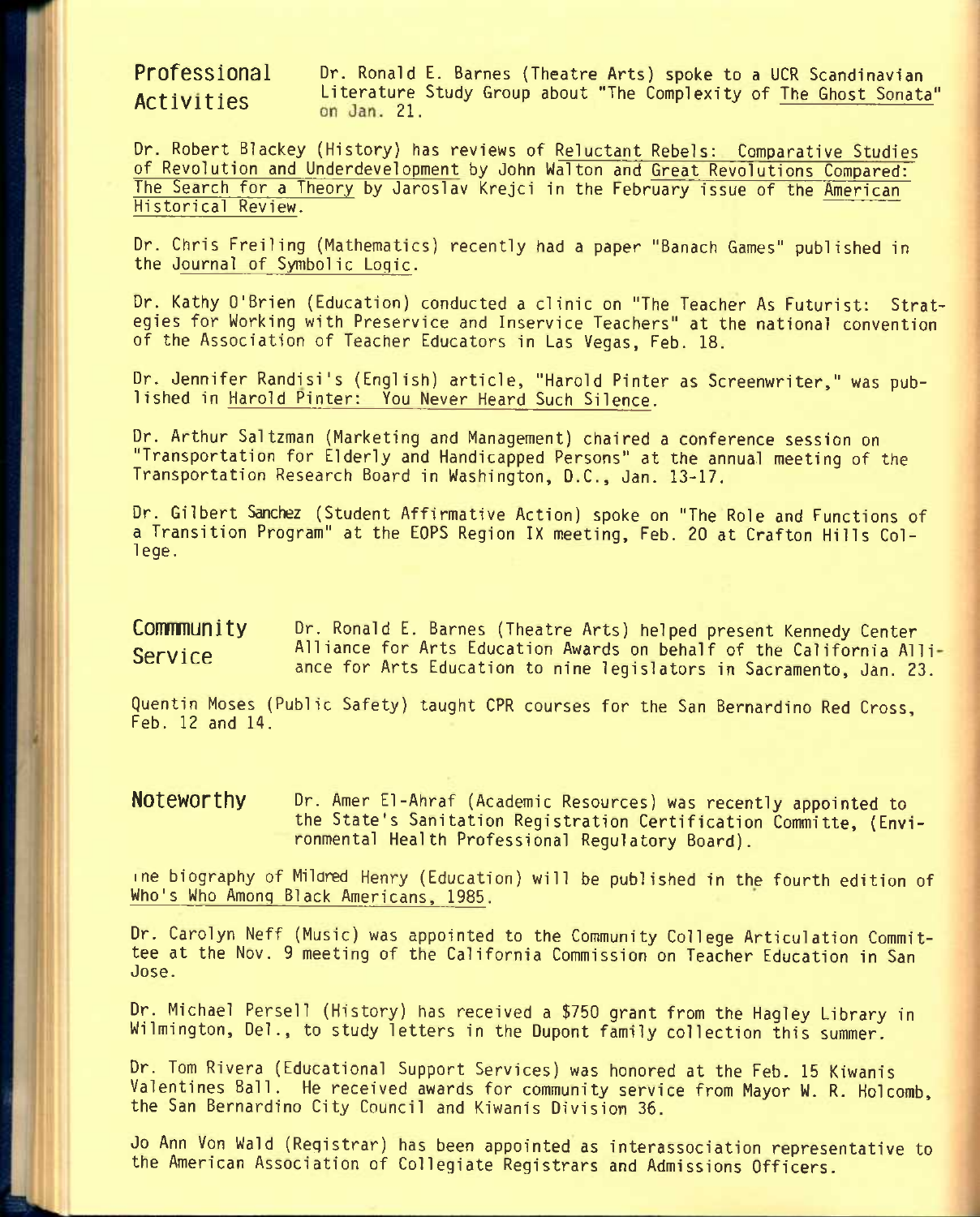**In Sympathy** The university community extends deepest sympathy to the family of Douglas A. Housel. a senior history major, who was killed in a traffic accident Feb. 20 in Riverside. Services were held Monday, Feb. 25 at Grove Colonial Chapel in San Bernardino.

### **Personnel**

#### RETURNING TO THE UNIVERSITY

Part-time, temporary

Carol Coleman Clerical Assistant IIA School of Social & Behavioral Sciences Ext. 7221. AD 128 To: June 30. 1985

#### LEAVING THE UNIVERSITY

Norma R. Zimmer Clerical Assistant IV Faculty Senate Effective: March 15. 1985

## **Employment Opportunities**

{Applications will be accepted from 2 p.m. today until 2 p.m.. March 15.)

FACULTY SENATE Clerical Assistant IV—\$1524-\$18I4/ mo.; full-time, permanent. Available immediately.

PHYSICAL PLANT Groundsworker--\$1419-\$1610/mo.; full-time, permanent. Available immediately.